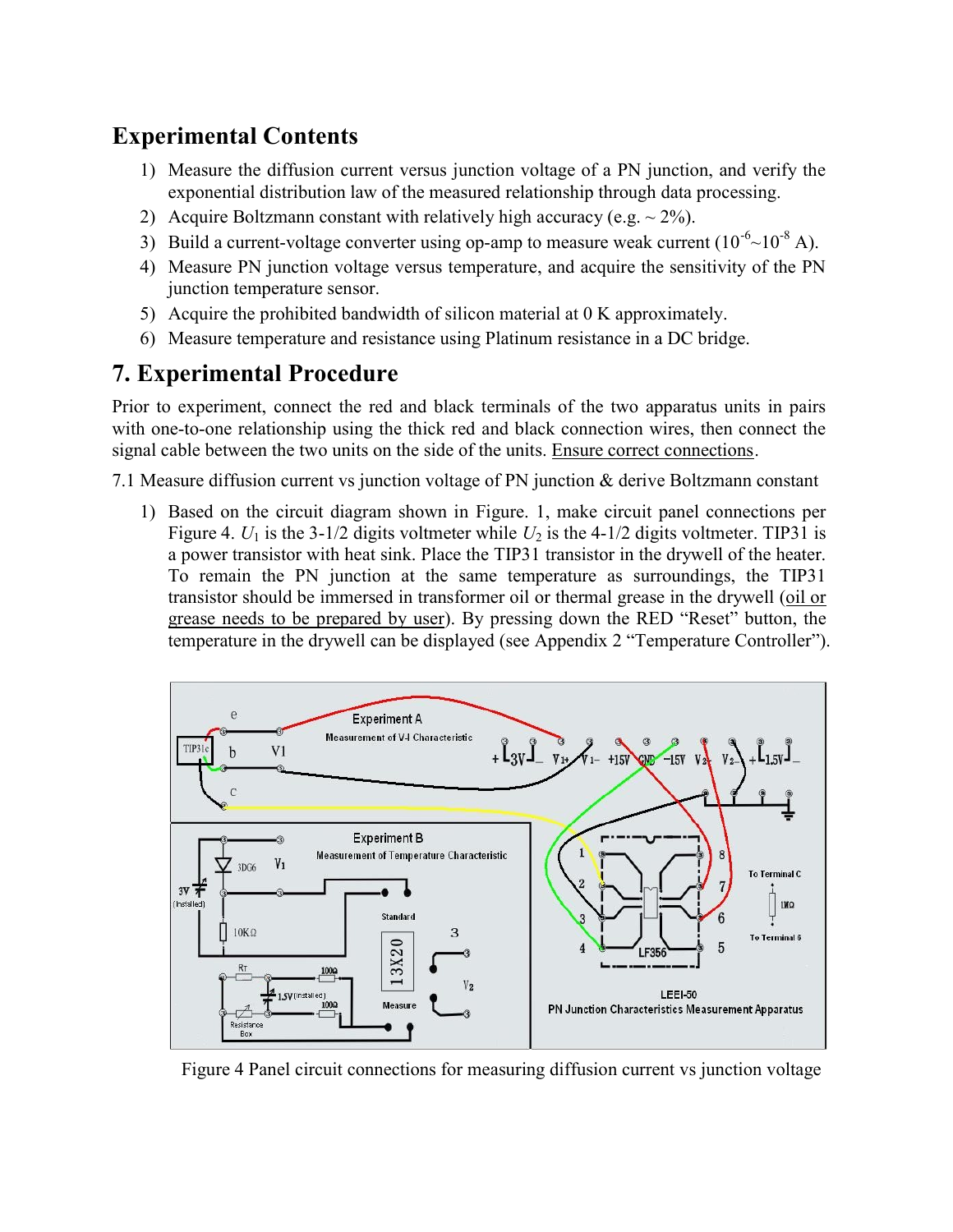- 2) Under room temperature, measure voltage  $U_1$  between the emitter and the base of the transistor versus  $U_2$  by changing  $U_1$  from 0.3 V to 0.45 V with a step of 0.01 V while recording  $U_2$  at each step until  $U_2$  reaches saturation. Record the temperature ( $\theta$ ) of the transformer oil at the beginning and the end of data recording, and take an average as  $\bar{\theta}$ .
- 3) Plot  $U_2$  versus  $U_1$ , and do curve fitting using exponential function  $U_2 = a \times \exp(bU_1)$  to derive the corresponding values of  $a$  and  $b$ .
- 4) Calculate  $e/k$ : using the known electron charge  $e$  to derive the Boltzmann constant k and compare it with the recognized value.
- 7.2 Measure junction voltage vs temperature of PN junction to derive the sensitivity of PN junction temperature sensor, and calculate prohibited bandwidth of silicon material at 0 K
	- 1) The experimental and temperature measurement circuits are shown in Figures 5 and 6, respectively. Based on Figures 5 and 6, make circuit panel connections per Figure 7. Digital voltmeter  $V_2$  is used as the zeroing indicator of the temperature measurement bridge as well as the monitor of PN junction current through a double-pole doublethrow switch. Place the C9013 transistor and the thermostat in drywells respectively.





Figure 5 Experimental circuit Figure 6 Temperature measurement circuit



Figure 7 Panel circuit connections for measuring junction voltage vs temperature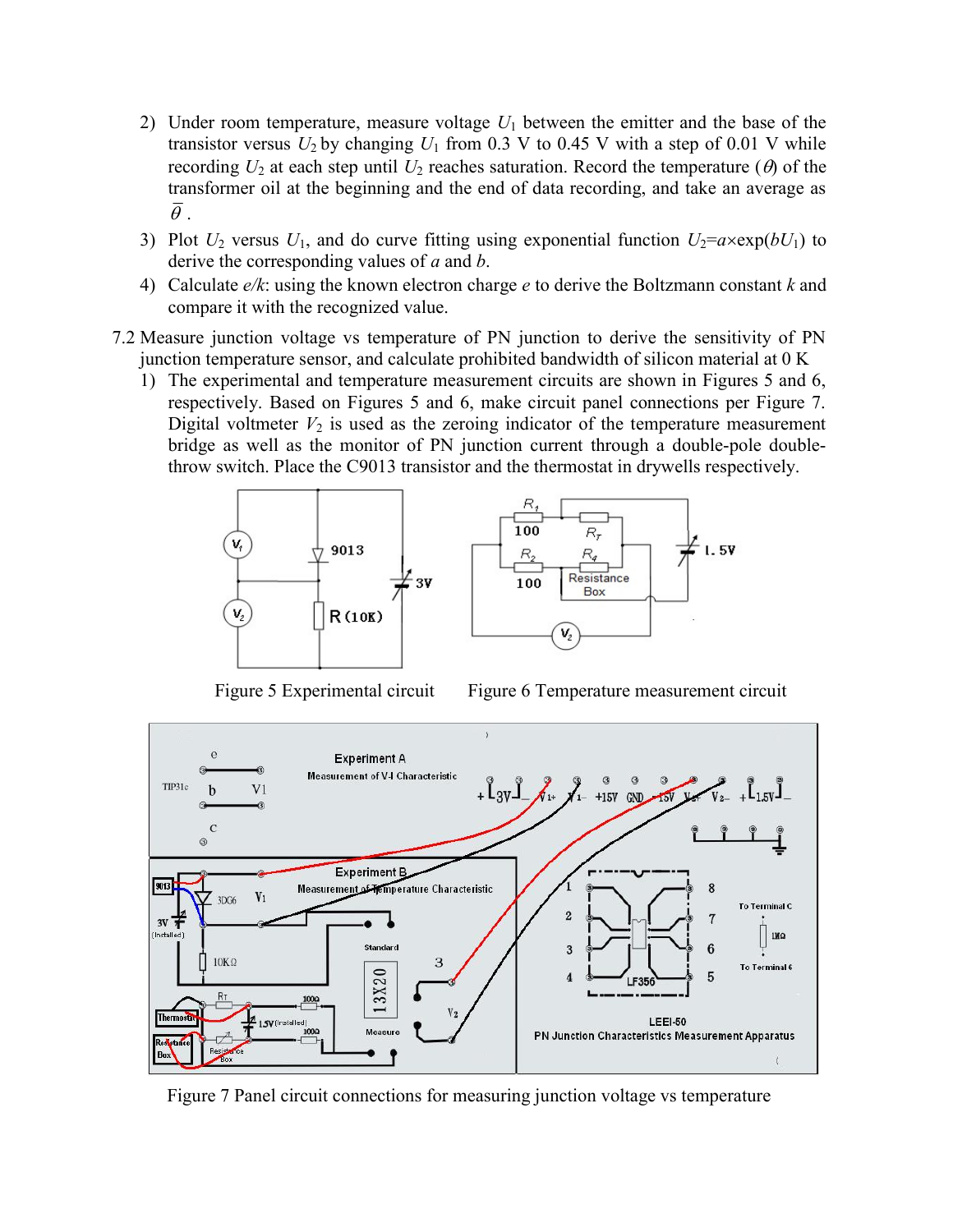- 2) Set the switch to "Standard", adjust the power supply voltage  $(0\sim 3V)$  as shown in Figure 5 to bring the voltage on resistance R at 1.000 V (i.e.  $I=100 \mu A$ , displayed on the middle voltmeter). Next, change the switch to "Measure" and set the temperature of the Temperature Controller to 80  $^{\circ}$ C to heat the PN junction. From room temperature, at every 5 °C-10 °C, measure the junction voltage  $(U_{be})$  (i.e.  $V_1$  displayed on the left voltmeter) while recording the resistance value  $(R_T)$  of the platinum resistor on the electric bridge through the resistance box as shown in Figure 6 (note: keep balancing the bridge by adjusting the resistance box in this process). From the lookup table of temperature and platinum resistance, the actual temperature  $\theta$  of the thermostat can be acquired. Finally, plot the relationship  $U_{\text{be}}\sim T$ . (Take at least 6 pairs of measurement points.)
- 3) Plot  $U_{\text{be}}$ -T curve and do curve fitting using Eq. (7) to derive the temperature sensitivity (S) of the PN junction and the prohibited bandwidth  $E_{\rho_0}$  at temperature 0 K of silicon material.

## 8. Examples of Data Recording and Processing

Note: the following data are for reference purposes only, not the criteria for apparatus performance.

1. Measure diffusion current vs junction voltage of PN junction & derive Boltzmann constant

Under room temperature:  $\theta_1$ =27.10 °C,  $\theta_2$ =27.30 °C, so  $\bar{\theta}$  =27.20 °C.

Table 1 Measurement data of diffusion current vs voltage of PN junction

| $U_1(V)$ | 0.31   | 0.32  | 0.33  | 0.34  | 0.35  | 0.36  | 0.37   | 0.38 |
|----------|--------|-------|-------|-------|-------|-------|--------|------|
| $U_2(V)$ | 0.053  | 0.075 | 0.111 | 0.162 | 0.239 | 0.352 | 0.52   | 0.78 |
| $U_1(V)$ | 0.39   | 0.4   | 0.41  | 0.42  | 0.43  | 0.44  | 0.45   |      |
| $U_2(V)$ | 11.127 | 1.662 | 2.446 | 3.494 | 5.286 | 7.765 | 11.379 |      |

Plot  $U_2$  vs a function of  $U_1$  as shown in Figure 8, and conduct curve fitting with the exponential function  $U_2 = a \exp(bU_1)$ .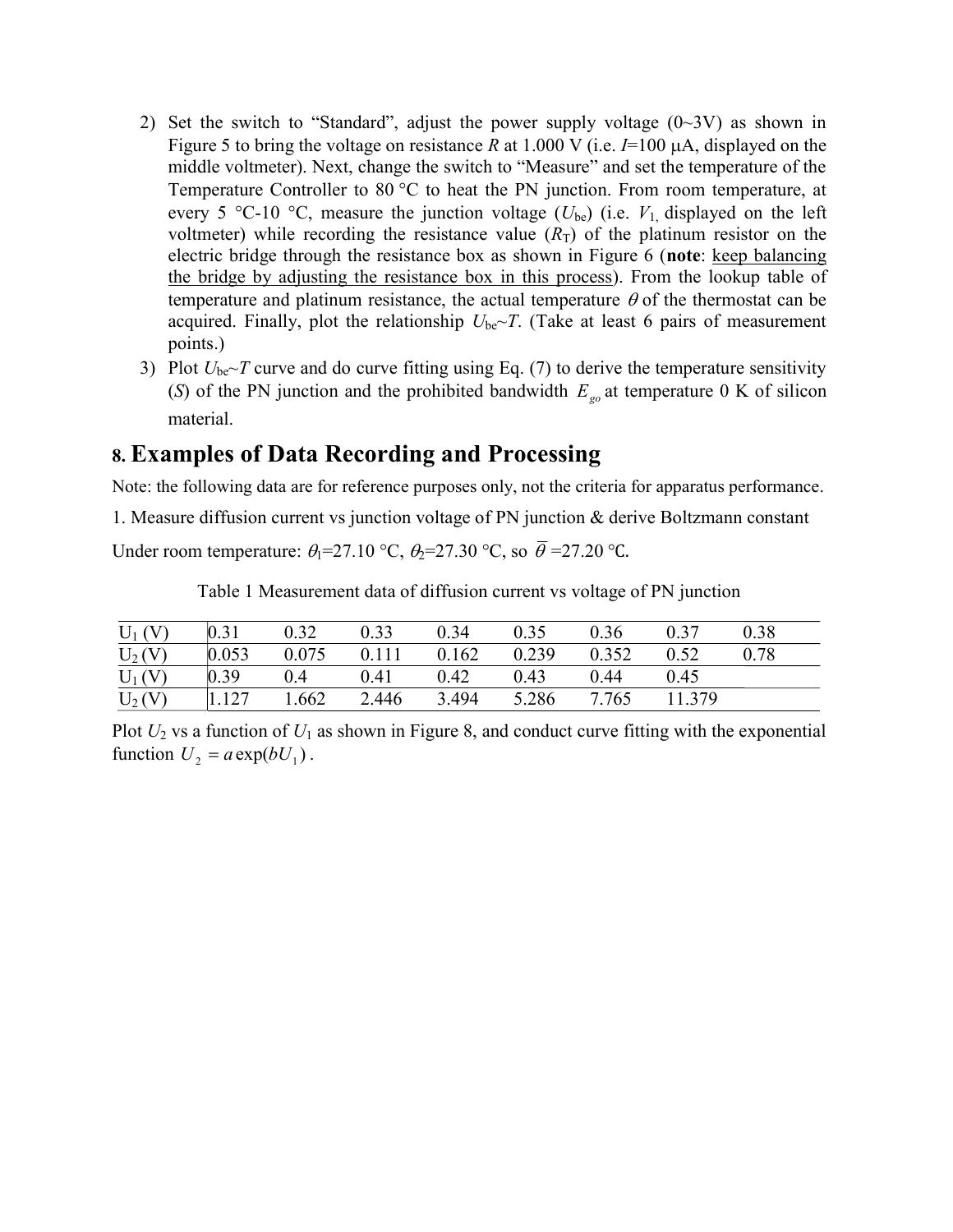

Figure 8 Diffusion current versus voltage curve of PN junction

From the fitted constants in Figure 8, we have

 $e/k = bT = 38.529 \times (273.15 + 27.20) = 1.1572 \times 10^4$  CK/J, so we get

 $k=1.602\times10^{-19}$  C/1.1575×10<sup>4</sup> CK/J=1.384×10<sup>-23</sup> J/K.

This result is consistent with the recognized value ( $k=1.381\times10^{-23}$  J/K).

2. At current  $I=100 \mu A$ , measure junction voltage versus temperature, find the sensitivity of PN junction temperature sensor, calculate the prohibited bandwidth at 0 K of silicon material, and determine the resistance of platinum resistance as a function of temperature.

| $R_T(\Omega)$ | $\theta$ (°C) | T(K)   | $U_{\text{be}}(V)$ |
|---------------|---------------|--------|--------------------|
| 112           | 30            | 303.15 | 0.542              |
| 113           | 33            | 306.15 | 0.529              |
| 116           | 41            | 314.15 | 0.511              |
| 119           | 48            | 321.15 | 0.495              |
| 121           | 53            | 326.15 | 0.479              |
| 124           | 61            | 334.15 | 0.466              |
| 126           | 66            | 339.15 | 0.454              |
| 128           | 71            | 344.15 | 0.445              |
| 129           | 74            | 347.15 | 0.437              |
| 130           | 76            | 349.15 | 0.429              |
| 132           | 82            | 355.15 | 0.422              |

Table 2 Measurement data of junction voltage vs temperature

Plot  $U_{\text{be}}$  as a function of T and then conduct a straight line curve fitting as shown in Figure 9.